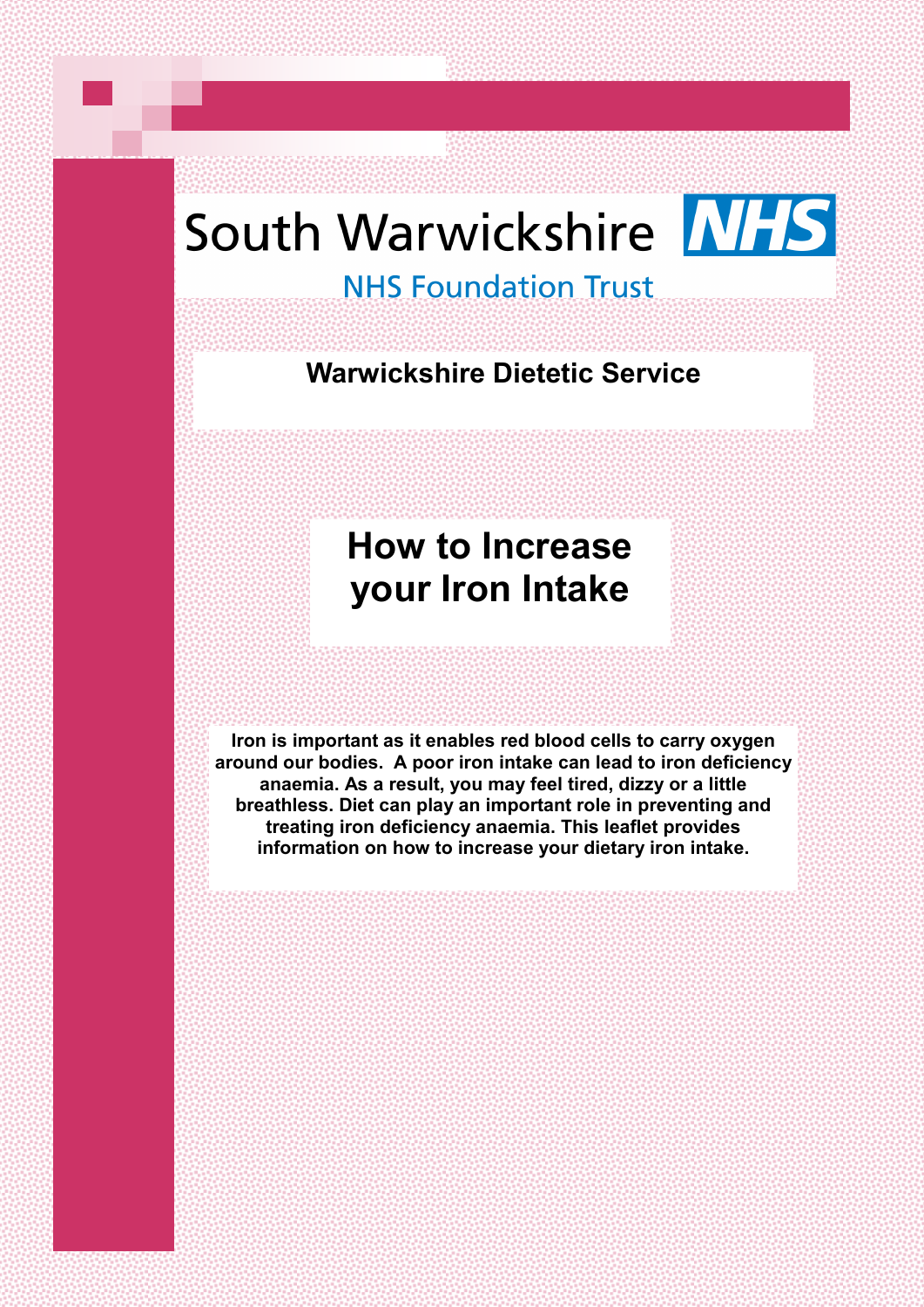**The recommended intakes for iron in the UK are:**

| <b>Males</b>   | 0-3 months    | 1.7mg / day   |  |
|----------------|---------------|---------------|--|
|                | 4-6 months    | 4.3mg / day   |  |
|                | 6-12 months   | 7.8mg / day   |  |
|                | $1 - 3$ years | 6.9 mg / day  |  |
|                | $4 - 6$ years | 6.1 mg / day  |  |
|                | 7 - 10 years  | 8.7mg / day   |  |
|                | 11 - 18 years | 11.3 mg / day |  |
|                | Over 19 years | 8.7 mg / day  |  |
|                |               |               |  |
| <b>Females</b> | 0-3 months    | 1.7 $mg/day$  |  |
|                | 4-6 months    | 4.3mg / day   |  |
|                | 6-12 months   | 7.8mg / day   |  |
|                | $1 - 3$ years | 6.9 mg / day  |  |
|                | $4 - 6$ years | 6.1 mg / day  |  |
|                | 7 - 10 years  | 8.7mg/day     |  |
|                | 11 - 50 years | 14.8mg / day  |  |
|                | Over 50 years | 8.7 mg / day  |  |

# **What if I can't get enough iron from my food?**

Iron is best taken in food as part of a healthy diet but if it is not possible to achieve the levels indicated, supplements may be needed. However, this should only be considered if you have been told you have iron deficiency anaemia, as high intakes can affect the absorption of other nutrients.

Non-prescribable food supplements are available over-the-counter and can be taken if an adequate iron intake is not being achieved. It is cheaper, more effective and safer to include iron-rich foods into your diet.

# **Which foods contain the most iron?**

Iron can be found in both animal and plant based foods however, the iron found in animal based foods is more easily absorbed into our bodies.

The following tables provide the estimated iron content of various common foods.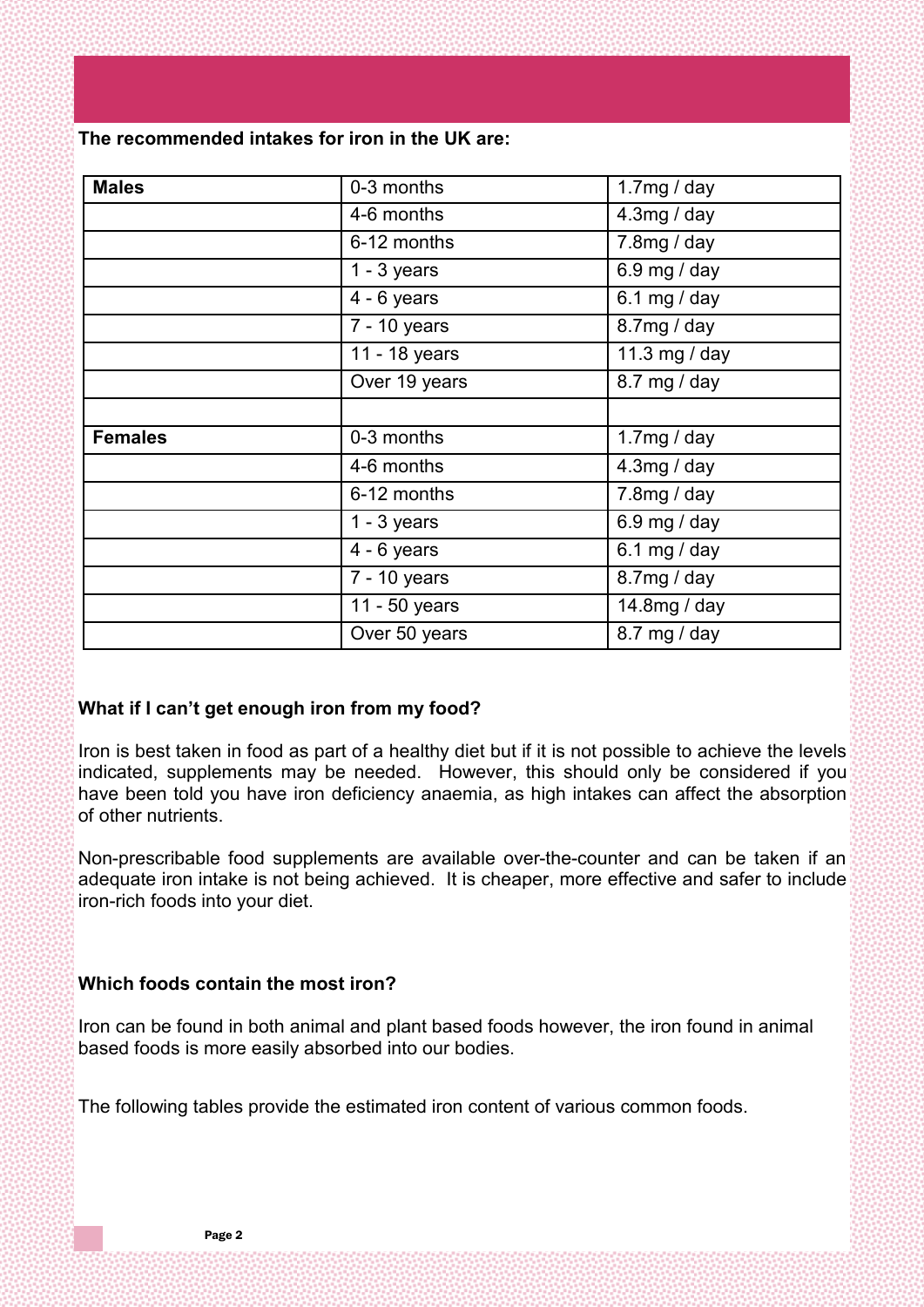# **Iron Content of Meat Products**

| Food                             | <b>Portion Size</b>                | Iron (mg/<br>portion) | Iron (mg/100g) |
|----------------------------------|------------------------------------|-----------------------|----------------|
| Faggots (no gravy)               | 2 faggots (150g)                   | 12.5                  | 8.5            |
| Ox Kidney                        | Average portion in gravy (112g)    | 10.8                  | 9.0            |
| <b>Black Pudding</b>             | 1 Portion (75g)                    | 9.3                   | 12.3           |
| Lambs liver                      | 1 portion (100g)                   | 7.7                   | 7.7            |
| Rump Steak (grilled)             | Medium (144g)                      | 5.2                   | 3.6            |
| <b>Liver Pate</b>                | Starter sized portion (80g)        | 4.7                   | 5.9            |
| Lambs Kidney                     | Average portion (35g)              | 4.0                   | 11.2           |
| <b>Minced Beef</b>               | Medium portion (140g)              | 3.8                   | 2.7            |
| <b>Duck</b>                      | Medium portion, meat only (100g)   | 2.7                   | 2.7            |
| <b>Sardines</b>                  | 1 average portion canned (100g)    | 2.3                   | 2.3            |
| Roast Beef - Topside             | 2 thick slices (90g)               | 2.3                   | 2.6            |
| <b>Oxtail Soup</b>               | Medium portion (220g)              | 2.2                   | 1.0            |
| Pheasant                         | Average portion (100g)             | 2.2                   | 2.2            |
| Steak & Kidney Pie               | Individual pie (160g)              | 2.1                   | 1.3            |
| Lamb Chop                        | Average chop (100g)                | 2.1                   | 2.1            |
| Mackerel                         | 1 medium smoked mackerel<br>(150g) | 1.8                   | 1.2            |
| Roast Beef - Sirloin             | 2 thick slices (90g)               | 1.7                   | 1.9            |
| Tuna, canned in oil<br>(drained) | 1 small can $(100g)$               | 1.6                   | 1.6            |
| Roast Leg Lamb                   | 3 slices (90g)                     | 1.6                   | 1.8            |
| <b>Beef Sausage</b>              | 2 sausages (80g)                   | 1.4                   | 1.8            |
| <b>Corned Beef</b>               | 1 thick slice (50g)                | 1.2                   | 2.4            |
| Pork Chop                        | Average chop (100g)                | 1.2                   | 1.2            |
| <b>Roast Pork</b>                | Medium portion (90g)               | 0.9                   | 1.0            |
| Beefburger                       | 1 Burger (80% beef) (36g)          | 0.9                   | 2.5            |
| Turkey                           | Breast fillet (100g)               | 0.8                   | 0.8            |
| Chicken                          | Average chicken breast (100g)      | 0.8                   | 0.8            |
| Tongue                           | 1 average slice (25g)              | 0.7                   | 2.6            |
| Salmon                           | Average salmon steak (100g)        | 0.5                   | 0.5            |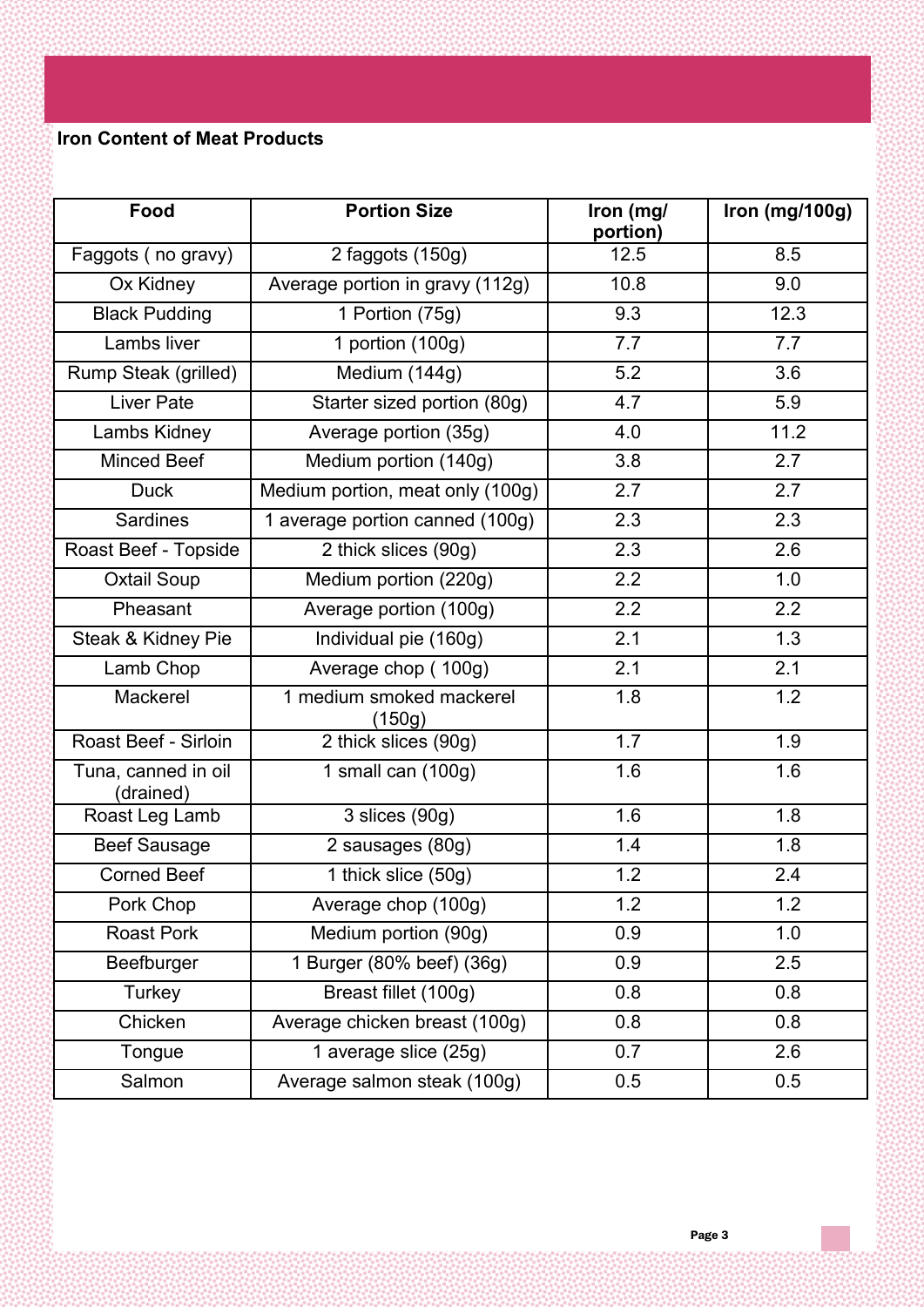# **Iron Contents of Non-Meat Products**

| Food group                        | Food                              | <b>Portion size</b>         | Iron (mg/<br>portion) | <b>Iron</b><br>(mg/100g) |
|-----------------------------------|-----------------------------------|-----------------------------|-----------------------|--------------------------|
| <b>Beans and</b><br><b>Pulses</b> | Soya beans<br>(boiled)            | 100 <sub>g</sub>            | 3.0                   | 3.0                      |
|                                   | Green & brown<br>lentils (cooked) | 1 tablespoon (40g)          | 1.4                   | 3.5                      |
|                                   | <b>Butter beans</b>               | Average portion (90g)       | 1.3                   | 1.5                      |
|                                   | <b>Red Lentils</b><br>(cooked)    | 1 tablespoon(40g)           | 1.0                   | 2.4                      |
|                                   | <b>Baked beans</b>                | 1 tablespoon (40g)          | 0.6                   | 1.4                      |
|                                   | Peas                              | 1 tablespoon (40g)          | 0.6                   | 1.5                      |
|                                   | Kidney beans<br>(canned)          | 1 tablespoon (30g)          | 0.6                   | 2.0                      |
|                                   | Chick peas<br>(canned)            | 1 tablespoon (35g)          | 0.5                   | 1.5                      |
|                                   | <b>Hummus</b>                     | 1 tablespoon(20g)           | 0.4                   | 1.9                      |
| <b>Meat</b><br><b>Substitutes</b> | Tofu (steamed<br>& fried)         | Average portion (140g)      | 4.9                   | 3.5                      |
|                                   | Tofu (steamed<br>only)            | Average portion (140g)      | 1.7                   | 1.2                      |
|                                   |                                   | 1 average (50g)             | 1.0                   | 1.9                      |
| <b>Eggs</b>                       | Eggs                              |                             |                       |                          |
| <b>Dried Fruit</b>                | Prunes                            | 6 stewed (60g)              | 1.6                   | 2.6                      |
|                                   | Raisins (dried)                   | 1 tablespoon (30g)          | 1.1                   | 3.8                      |
|                                   | Figs (dried)                      | 1 dried $(20g)$             | 0.8                   | 4.2                      |
|                                   | Apricots                          | 1 dried $(8g)$              | 0.3                   | 3.4                      |
|                                   | <b>Dates</b>                      | 1 dried $(15g)$             | 0.2                   | 1.3                      |
|                                   |                                   |                             |                       |                          |
| Nuts &<br><b>Seeds</b>            | Tahini paste                      | 1 heaped teaspoon<br>(19g)  | 2.0                   | 10.6                     |
|                                   | Cashew nuts                       | Roasted salted bag<br>(25g) | 1.6                   | 6.2                      |
|                                   | Sesame seeds                      | 1 tablespoon (12g)          | 1.2                   | 10.4                     |
|                                   | Sunflower<br>seeds                | 1 tablespoon (16g)          | 1.0                   | 6.4                      |
|                                   | Pine nuts                         | 1 tablespoon (10g)          | 0.6                   | 5.6                      |
|                                   | <b>Peanut Butter</b>              | 1 tablespoon(20g)           | 0.5                   | 2.5                      |
|                                   | <b>Almonds</b>                    | 6 whole (13g)               | 0.4                   | 3.0                      |
|                                   | <b>Brazil nuts</b>                | 3 whole (10g)               | 0.3                   | 2.5                      |
|                                   | Hazelnuts                         | Approx handful (10g)        | 0.3                   | 3.2                      |
|                                   | Peanuts                           | 10 whole (13g)              | 0.3                   | 2.5                      |

Page 4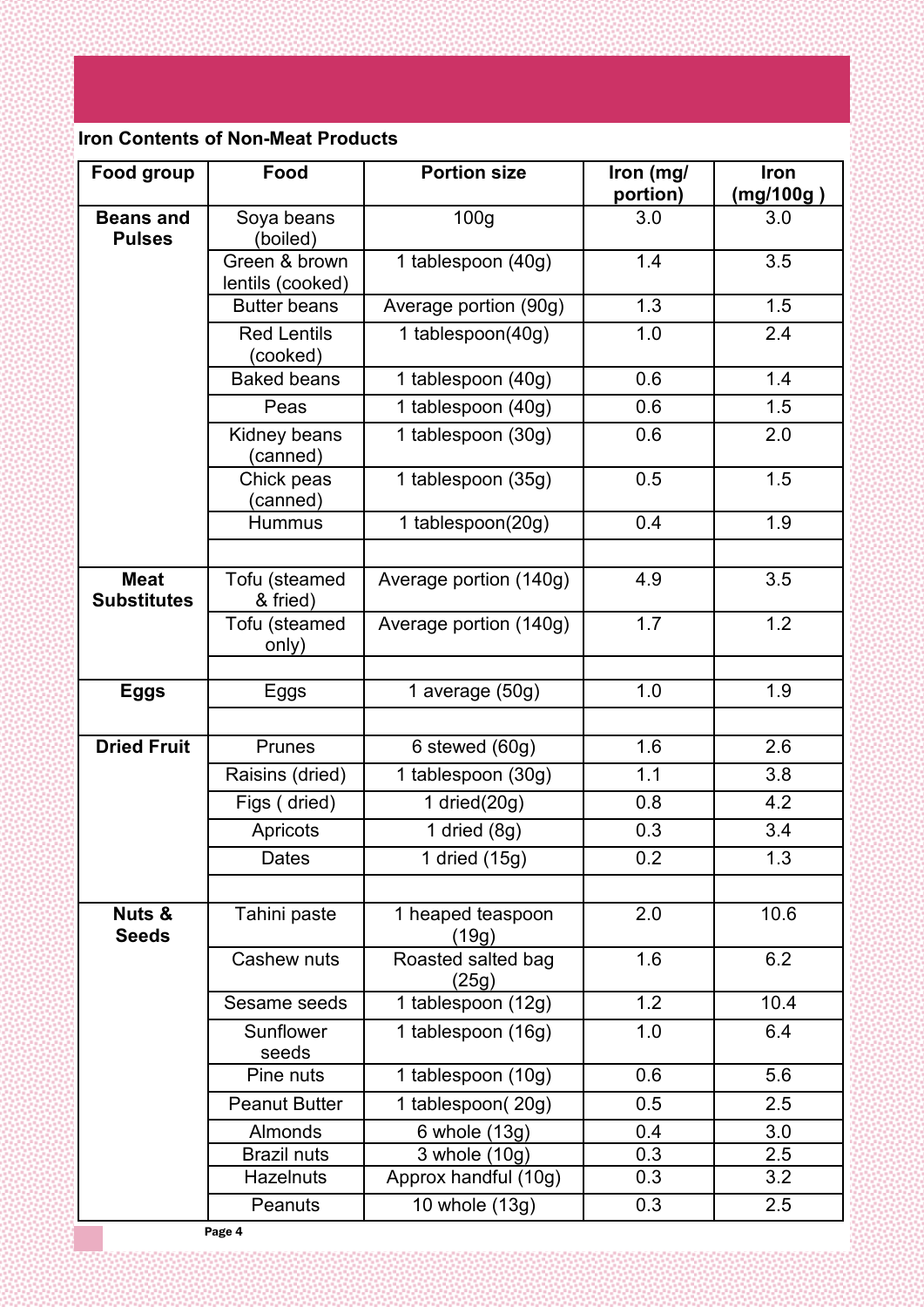# **Iron Contents of Non-Meat Products**

| Food group                      | Food                           | <b>Portion size</b>             | Iron (mg/<br>portion) | Iron<br>(mg/100g ) |
|---------------------------------|--------------------------------|---------------------------------|-----------------------|--------------------|
| <b>Vegetables</b>               | Spinach                        | Average serving (90g)           | 1.4                   | 1.6                |
|                                 | <b>Boiled spring</b><br>greens | Medium portion (95g)            | 1.3                   | 1.4                |
|                                 | Jacket potato                  | Medium with skin<br>(180g)      | 0.7                   | 1.3                |
|                                 | Avocado                        | 1 medium $(145g)$               | 0.6                   | 0.4                |
|                                 | Green beans                    | Medium portion (90g)            | 0.5                   | 0.6                |
|                                 | Courgettes                     | Medium portion (90g)            | 0.5                   | 0.6                |
|                                 | Cabbage                        | Medium portion (95g)            | 0.3                   | 0.3                |
| <b>Breads &amp;</b>             | Soya flour                     | 100 <sub>g</sub>                | 6.9                   | 6.9                |
| <b>Flour</b><br><b>Products</b> | Wholemeal<br>spaghetti         | Medium portion boiled<br>(220g) | 3.1                   | 1.4                |
|                                 | Naan                           | Plain (160g)                    | 2.6                   | 1.6                |
|                                 | <b>Toasted teacake</b>         | Average (55g)                   | 1.6                   | 2.9                |
|                                 | Chapatti                       | Average without fat<br>(55g)    | 1.2                   | 2.1                |
|                                 | Soft brown roll                | Average (43g)                   | 1.0                   | 2.4                |
|                                 | Cheese & tomato<br>Pizza       | Per slice                       | 1.4                   | 1.0                |
|                                 | Wholemeal bread                | Medium slice (36g)              | 0.9                   | 2.4                |
|                                 | Brown bread                    | Medium slice (36g)              | 0.8                   | 2.2                |
|                                 | White bread                    | Medium slice (36g)              | 0.6                   | 1.6                |
|                                 | Digestive biscuits             | 1 biscuit (15g)                 | 0.5                   | 3.2                |
| <b>Cereals</b>                  | <b>Ready Brek</b>              | Medium bowl (30g)               | 3.6                   | 11.9               |
| (Fortified<br>cereals are       | Sultana bran                   | Medium bowl (40g)               | 7.3                   | 18.2               |
| best)                           | Special K                      | Medium bowl (30g)               | 7.0                   | 23.3               |
|                                 | Weetabix                       | 2 biscuits (40g)                | 4.8                   | 11.9               |
|                                 | Cheerios                       | Medium bowl (30g)               | 3.8                   | 12.8               |
|                                 | Weetos                         | Small bowl (30g)                | 3.6                   | 11.9               |
|                                 | Oatibix flakes                 | Small bowl (30g)                | 3.6                   | 11.9               |
|                                 | <b>Shreddies</b>               | Medium bowl (45g)               | 3.5                   | 7.8                |
|                                 | Cornflakes                     | Average portion (30g)           | 2.4                   | 7.9                |
|                                 | <b>Rice Krispies</b>           | Average portion (30g)           | 2.4                   | 7.9                |
|                                 | <b>Sugar Puffs</b>             | Medium bowl (30g)               | 2.4                   | 8.0                |
|                                 | <b>Shredded Wheat</b>          | 2 biscuits (45g)                | 1.9                   | 4.2                |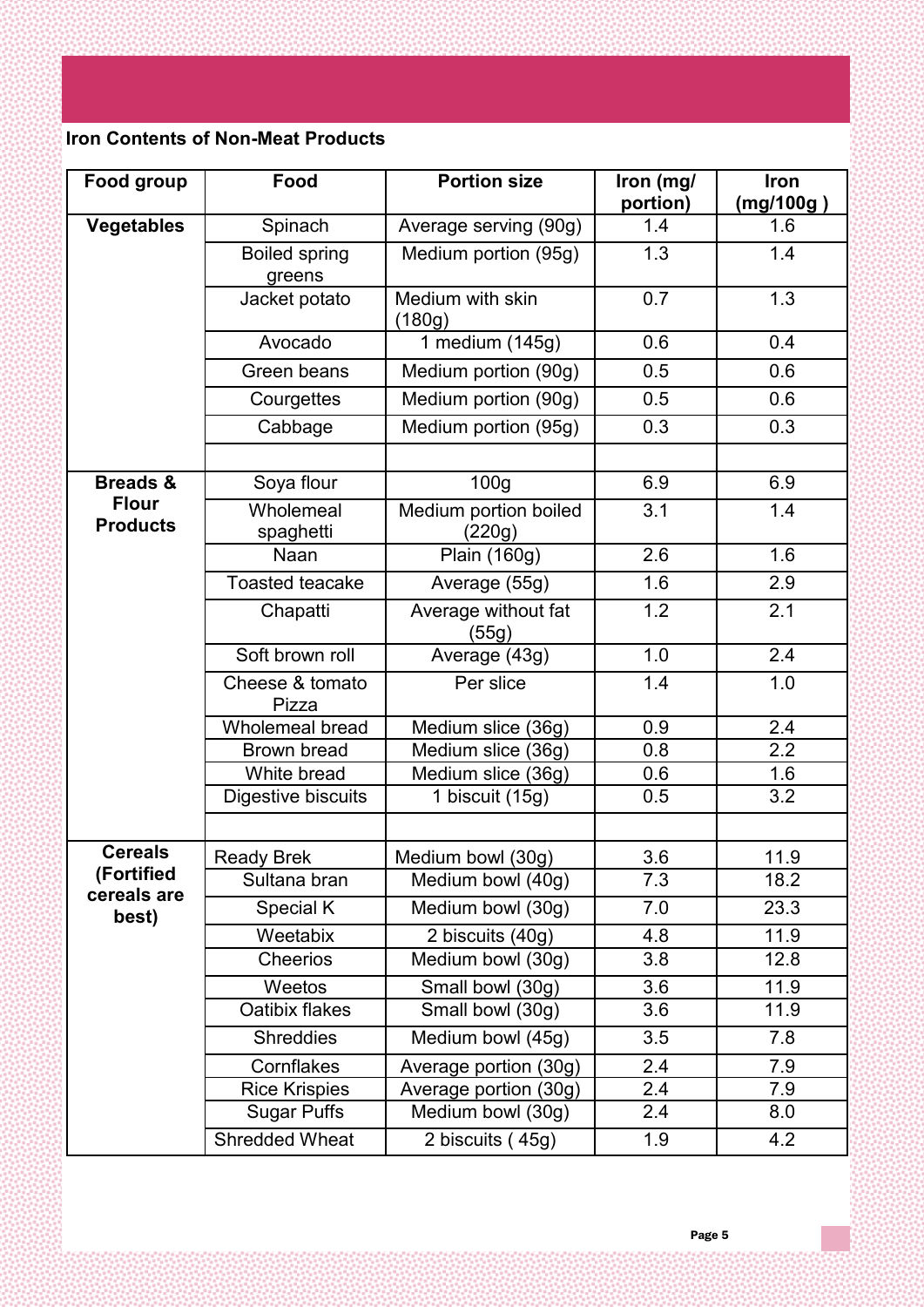# **Iron Contents of Non-Meat Products**

| <b>Infant Formula</b>                                                             |                                       |                                       | Iron (mg/<br>portion)  | <b>Iron</b><br>(mg/100g) |
|-----------------------------------------------------------------------------------|---------------------------------------|---------------------------------------|------------------------|--------------------------|
|                                                                                   | First Milks and                       |                                       | $0.2$ per oz<br>(30ml) | 0.5 per 100ml            |
|                                                                                   | Hungry baby<br>milk                   |                                       |                        |                          |
|                                                                                   | Follow on<br>Formula (at 6<br>months) |                                       | $0.3$ per oz<br>(30ml) | 1.1 per 100ml            |
|                                                                                   | <b>Toddler milk</b>                   |                                       | $0.4$ per oz<br>(30ml) | 1.2 per 100ml            |
| Average values for Infant formula, please see packaging for brand specific values |                                       |                                       |                        |                          |
| <b>Miscellaneous</b>                                                              | Liquorice<br><b>Allsorts</b>          | Small bag (56g)                       | 4.1                    | 7.3                      |
|                                                                                   | * Black treacle                       | Average spread (15g)                  | 3.2                    | 21.3                     |
|                                                                                   | * Plain<br>chocolate                  | Small bar (50g)                       | 1.2                    | 2.3                      |
|                                                                                   | * Milk<br>chocolate                   | Standard bar (54g)                    | 0.8                    | 1.4                      |
|                                                                                   | <b>Chocolate Nut</b><br>Spread        | Spread moderately on<br>bread $(20g)$ | 0.4                    | 2.0                      |
|                                                                                   | <b>Stout</b>                          | $\frac{1}{2}$ pint (280ml)            | 0.1                    | <b>Trace</b>             |

\* These items contain a lot of sugar so may not be suitable for everyone. Please consult your health care professional if you require any advice regarding this.

All the values have been rounded to the nearest decimal place.

# **Foods that slow down iron absorption**

Polyphenols such as tannins found in tea and red wine may reduce the amount of iron you absorb so try to avoid these 1 hour before and 1 hour after your meals.

# **How can I make the most of the iron in my diet?**

Vitamin C helps us absorb more iron from plant based foods. Having food or drink high in vitamin C at mealtimes increases the amount of iron that is absorbed. For example:

Citrus fruit e.g. oranges, grapefruit Fruit juice **Blackcurrants** Vegetables or salad Cordials with added vitamin C

Aim for 5 portions of vegetables, salad or fruit each day and include at least 1 glass of fruit juice.

Note: for children under 5, pure fruit juice should be diluted 1 part juice to 10 parts water to protect dental health.